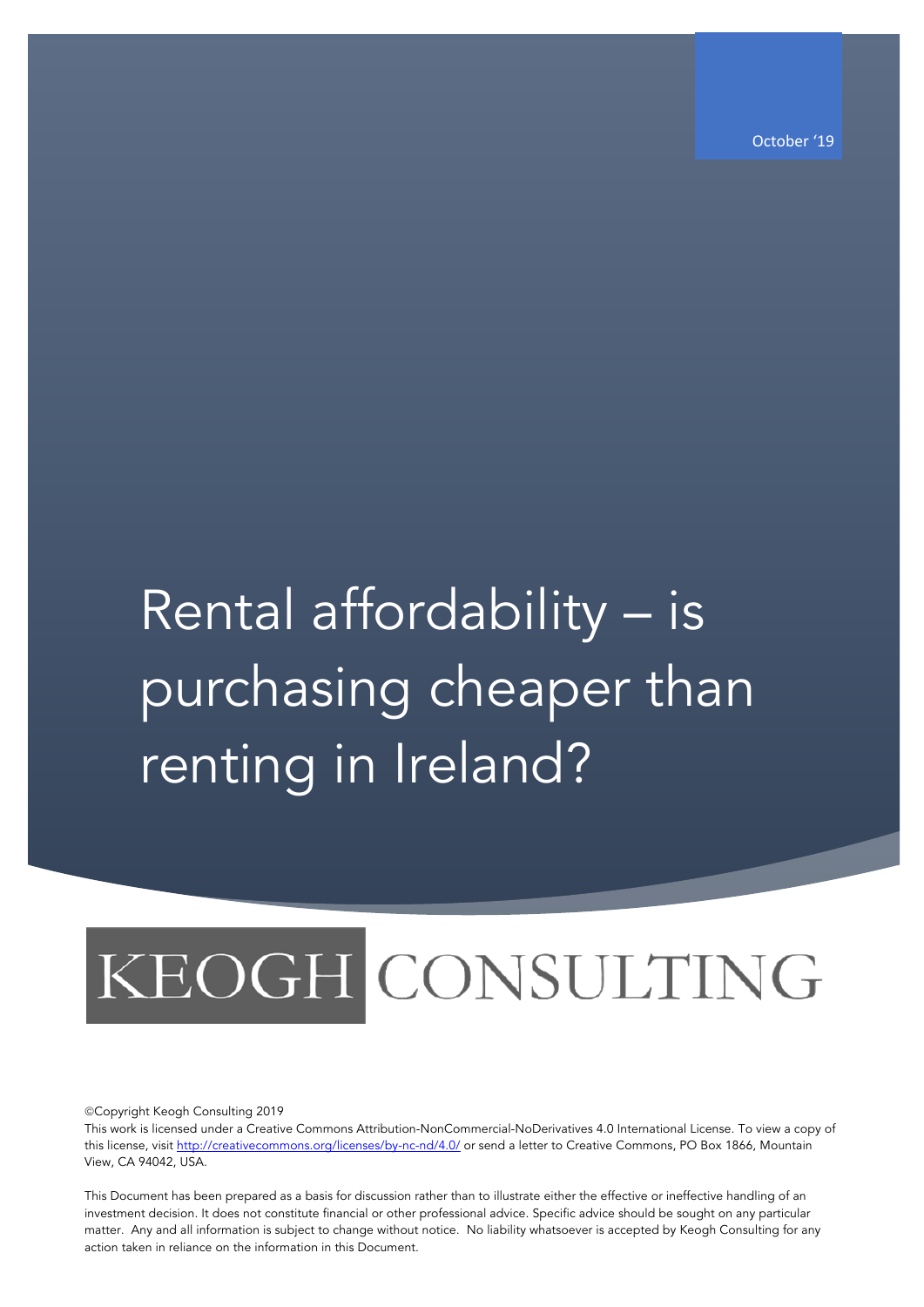

## Executive Summary

Affordability issues in the housing market are resulting in increasing numbers renting. This situation is exerting upward pressure on rents and now creating rental affordability issues. This raises the questions is it more affordable to buy than rent and what is an affordable rent for households?

According to the Residential Tenancies Board<sup>1</sup> "the year-on-year growth rate of the national standardised average rent slowed marginally to 7.0 per cent in Q2 2019. The quarter-on-quarter growth of rent prices increased to 3.0 per cent in Q2 2019, indicating a strengthening in the quarterly inflation. It is likely that affordability issues in the housing market are resulting in an increasing number of people moving into the rental sector, exerting upward pressure on rents".

Given this continued increase in rental costs, the current slowdown in the rate of housing price increase<sup>2</sup> raises the attractiveness of ownership over rental. Determining is it really cheaper to buy than rent is important for the State when looking to create solutions to address current housing provision issues, and, for developers when determining the target market and price level for their housing product?

This paper calculates estimated median household income levels in each county in Ireland<sup>3</sup> and determines the proportion of household income available for housing costs. This proportion of household income available towards housing costs is then compared to average rents in each county to determine the affordability of renting in that county. This analysis highlights that:

- Average rents are not affordable in Wicklow, Meath, Louth, Kildare, Galway, Dublin and Cork for households with median income levels, and
- When rent is above 33% of estimated household disposable income it becomes unaffordable for a median household to rent.

From the CSO property price register (and in particular first-time buyer house price data) the cost of a 30 year mortgage to buy a median FTB home is calculated for each county. This cost is then compared with average rental cost in that County. This element of our analysis highlights that:

- It would be cheaper to purchase than rent in the majority of counties in Ireland.
- However, Central Bank income multipliers for lending may have to increase to allow such households to purchase given borrowing limit imposed by a 3.5x income multiplier.

Given (for the seventh month in a row) the number of homeless people in Ireland exceeds 10,000, a sustainable level of housing supply needs to be provided with significant acceleration in construction required to rapidly increase housing numbers, more readily meet demand, reduce rental costs and bring down homeless numbers.

The issues around housing provision and housing affordability are complex and affect every family but none more so that the vulnerable people in our society – a functioning rental market needs to be in place with a range of options provided by state and private sector available for families. Options that need to be considered include a structured cost rental model using low cost loans, increased rent supplements and housing assistance payment rates in line with market rent. At the same time a balance needs to be made between the Central Bank's safeguarding of financial stability and the ability of households to get loans costing less than current rental cost to purchase affordable homes.

<sup>1</sup>https://onestopshop.rtb.ie/images/uploads/Comms\_and\_Research/RTB\_Rent\_Index\_2019\_Q2\_FINAL.pdf

<sup>2</sup> Source: https://www.daft.ie/report/2019-Q3-houseprice-daftreport.pdf

<sup>&</sup>lt;sup>3</sup> Source: Keogh Consulting calculations from 2017 SILC data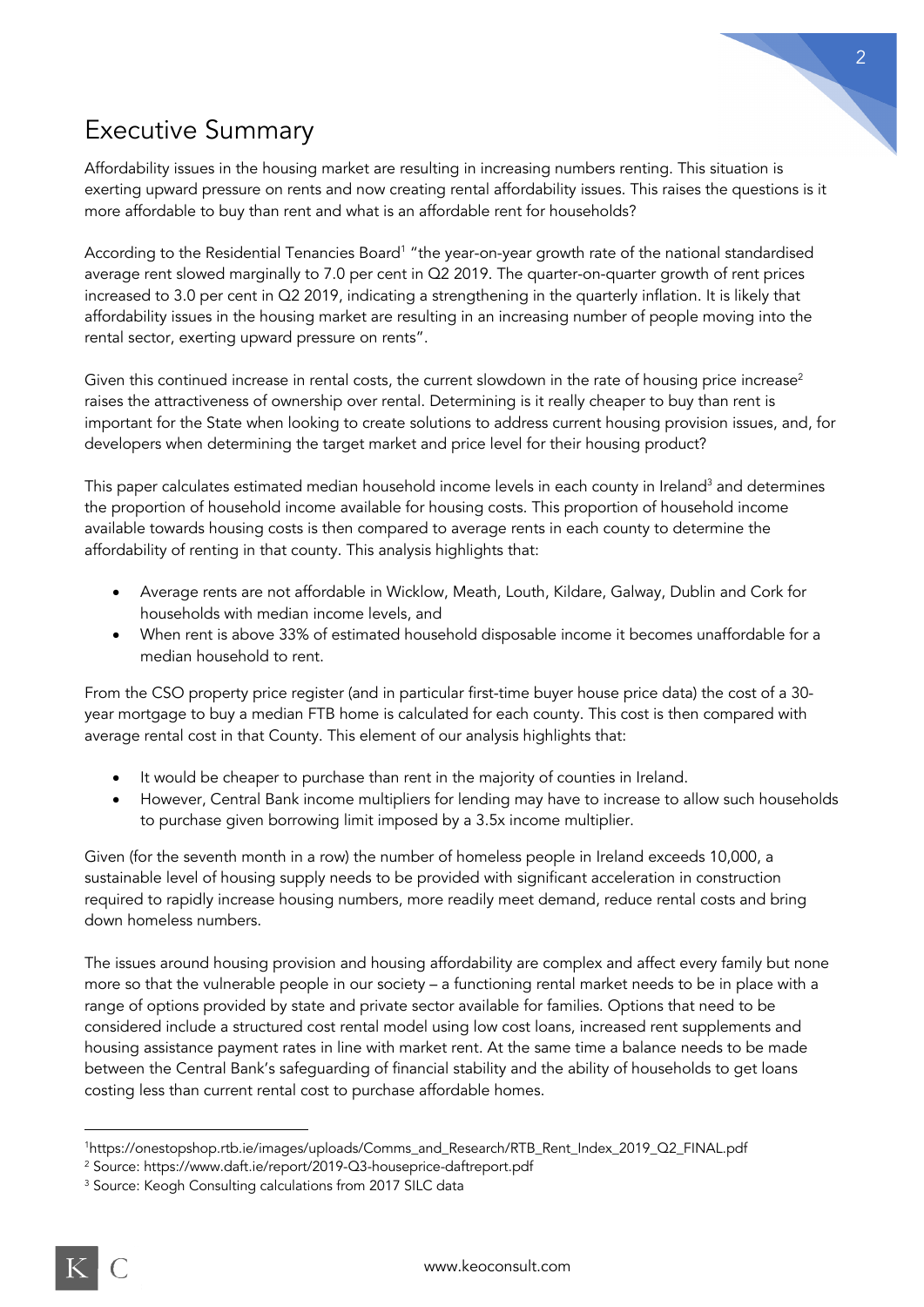#### Introduction

Affordability issues in the housing market are resulting in increasing numbers renting. This situation is exerting upward pressure on rents and now creating rental affordability issues. This raises the questions is it more affordable to buy than rent and what is an affordable rent?

According to the Residential Tenancies Board<sup>4</sup> "the year-on-year growth rate of the national standardised average rent slowed marginally to 7.0 per cent in Q2 2019. The quarter-on-quarter growth of rent prices increased to 3.0 per cent in Q2 2019, indicating a strengthening in the quarterly inflation. It is likely that affordability issues in the housing market are resulting in an increasing number of people moving into the rental sector, exerting upward pressure on rents. Despite the increase in housing completions in 2018, the level of supply remains significantly below the level of structural demand. The economy is also operating close to full employment, which is likely exacerbating any economic pressures through the affordability channel. While the ongoing Brexit uncertainty is likely to supress economic activity towards the end of 2019, these factors will not have kicked in for the current quarter. A significant increase in the number of properties available for both sale and rent will be required in order to temper the rapid growth in rent prices."

Given this continued increase in rental costs, the current slowdown in the rate of housing price increase<sup>5</sup> raises the attractiveness of ownership over rental. Determining is it really cheaper to buy than rent is important for the State when looking to create solutions to address current housing provision issues, and, for developers when determining the target market and price level for their housing product?

Starting from 2017 SILC data this paper calculates estimated current household income levels in each county in Ireland and determines the proportion of household income available for housing costs. This proportion of household income available for housing costs is then compared to average rents in each county to determine the affordability of rent in that county.

Additionally, from the CSO property price register<sup>6</sup> (and in particular first-time buyer house price data) the cost of a 30-year mortgage to purchase a First Time Buyer (FTB) home is calculated for each county. This cost is then compared with average rental cost in that County to evaluate the rent/buy decision in that county.

4https://onestopshop.rtb.ie/images/uploads/Comms%20and%20Research/RTB\_Rent\_Index\_2019\_Q2\_FINAL.pdf. The figures, which are compiled in conjunction with the Economic and Social Research Institute (ESRI), are based on actual rents paid on more than 19,000 tenancies registered with the board

<sup>5</sup> Source: https://www.daft.ie/report/2019-Q3-houseprice-daftreport.pdf

<sup>6</sup> Source: CSO.ie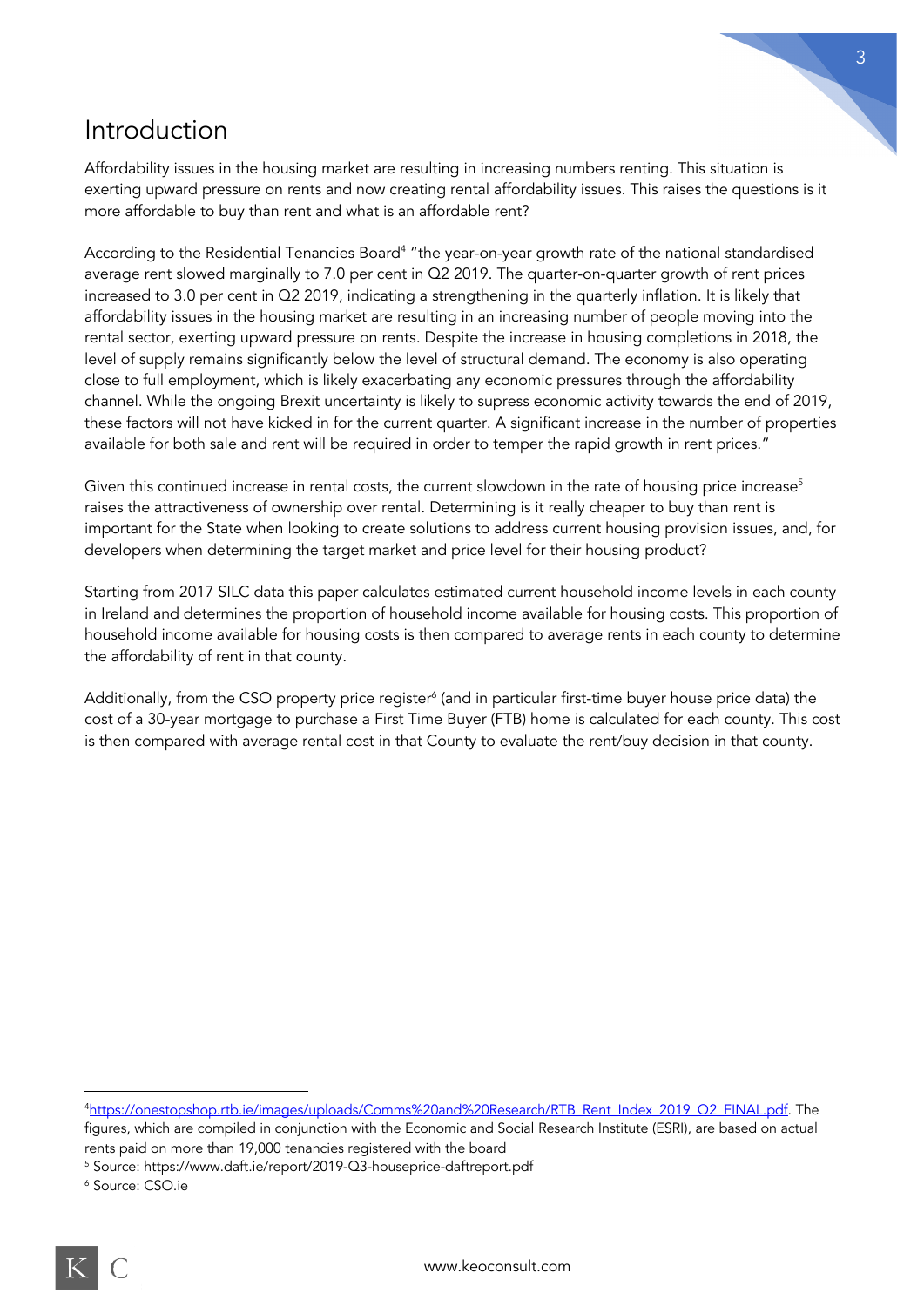

### What is an affordable rent level?

#### Figure 1 – Household funds available for housing cost v Daft.ie average rent<sup>7</sup>

Our calculations (outlined in Table 1 - Estimated household income levels, income available for housing costs, surplus/deficit over average rent & loan cost comparison) summarised in the above figure illustrate that average rents are not affordable in Wicklow, Meath, Louth, Kildare, Galway, Dublin and Cork for households with median income levels. For these locations a range of housing options need to be provided by the State and private sector for low income households.

4

$$
\overline{\mathrm{K}}\mid \mathrm{C}
$$

<sup>&</sup>lt;sup>7</sup> Source: www.Daft.ie, Keogh Consulting calculations.  $% =$  (Disposable income – Non housing costs)/Daft average rent for county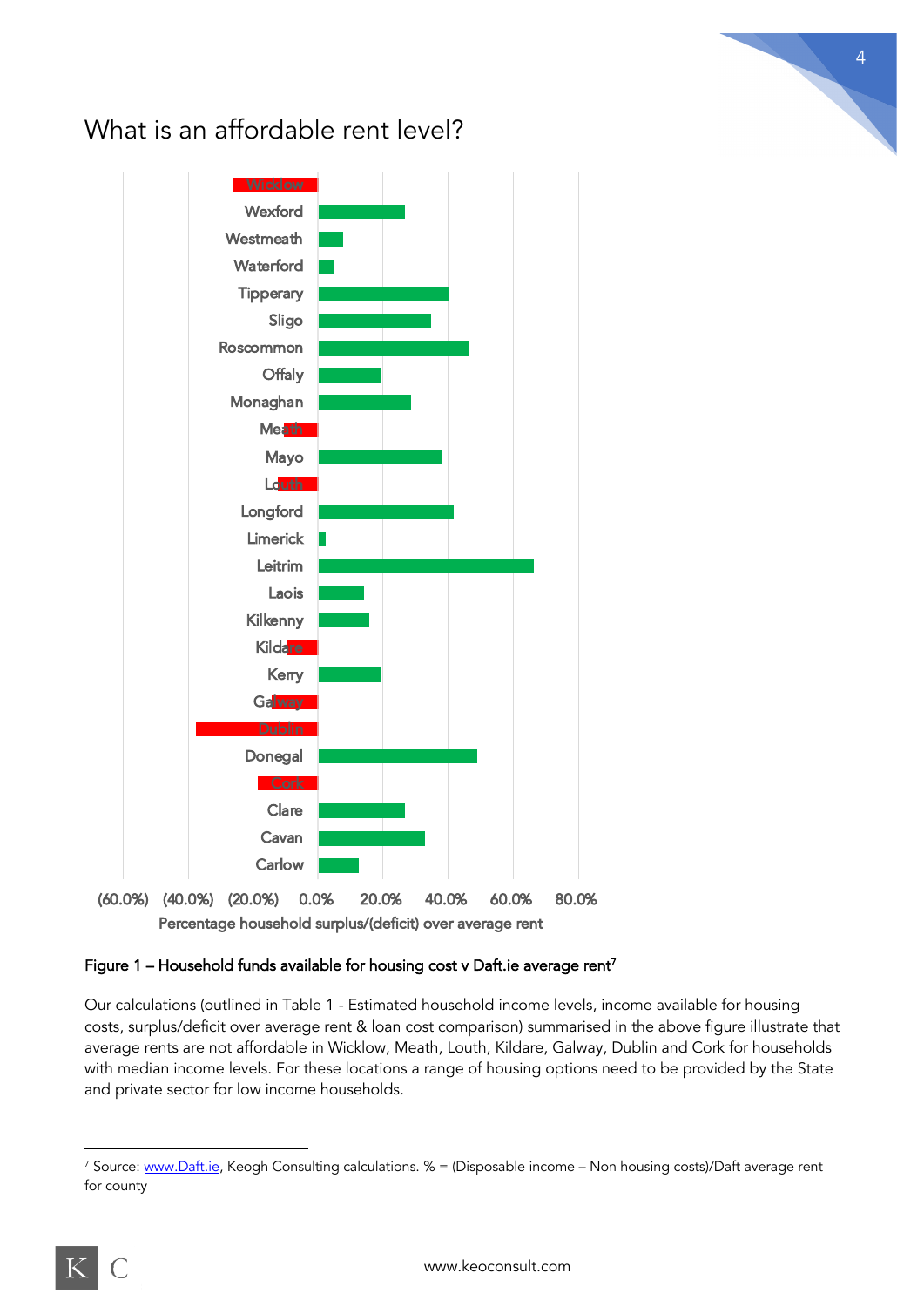

5

Figure 2 – % Surplus/Deficit Available for Housing v Average Rent % of Disposable Income

When we analysed the disposable income threshold where rent becomes unaffordable our calculations indicate that when rent is above 33% of estimated household disposable income it becomes unaffordable for a household with median household income levels to rent.



Figure 3 – 12-month FTB household transactions to July 2019

Analysis of the CSO property price register allowed a picture of the FTB housing price landscape to be drawn for a particular location in the market and to examine whether purchasing is better than renting in certain locations.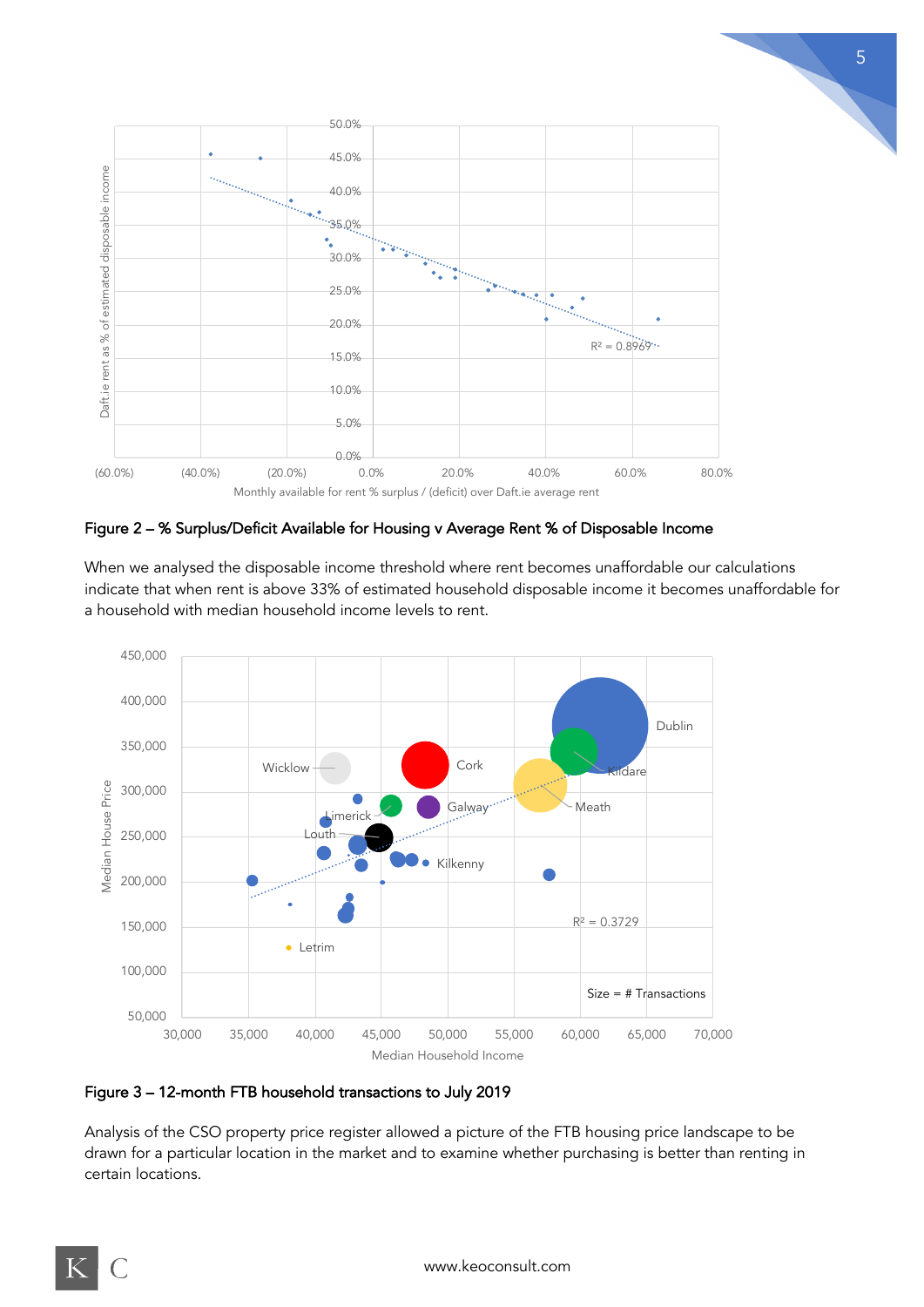## Is it better to buy than rent?



Figure 4 - 30-year loan cost v average Daft monthly rent  $cost<sup>8</sup>$ 

Our calculations, summarised in the above figure, illustrate that it would be cheaper to BUY than rent in the majority of locations in Ireland for households with median income levels given the median price of property transactions noted in these locations. However, given the Central Bank (CB) lending rules, and in particular the loan multiplier of 3.5x household income, it is not always possible for a household to obtain a loan to purchase a home. Figure 5 - Required Central Bank Multiplier in Each County shows our estimate of the CB multiplier that would be required in each location to allow a household purchase in each county given household income levels in the county.

$$
K\,|\,\ell
$$

<sup>&</sup>lt;sup>8</sup> Source: www.Daft.ie, CSO Property Price Register, Keogh Consulting calculations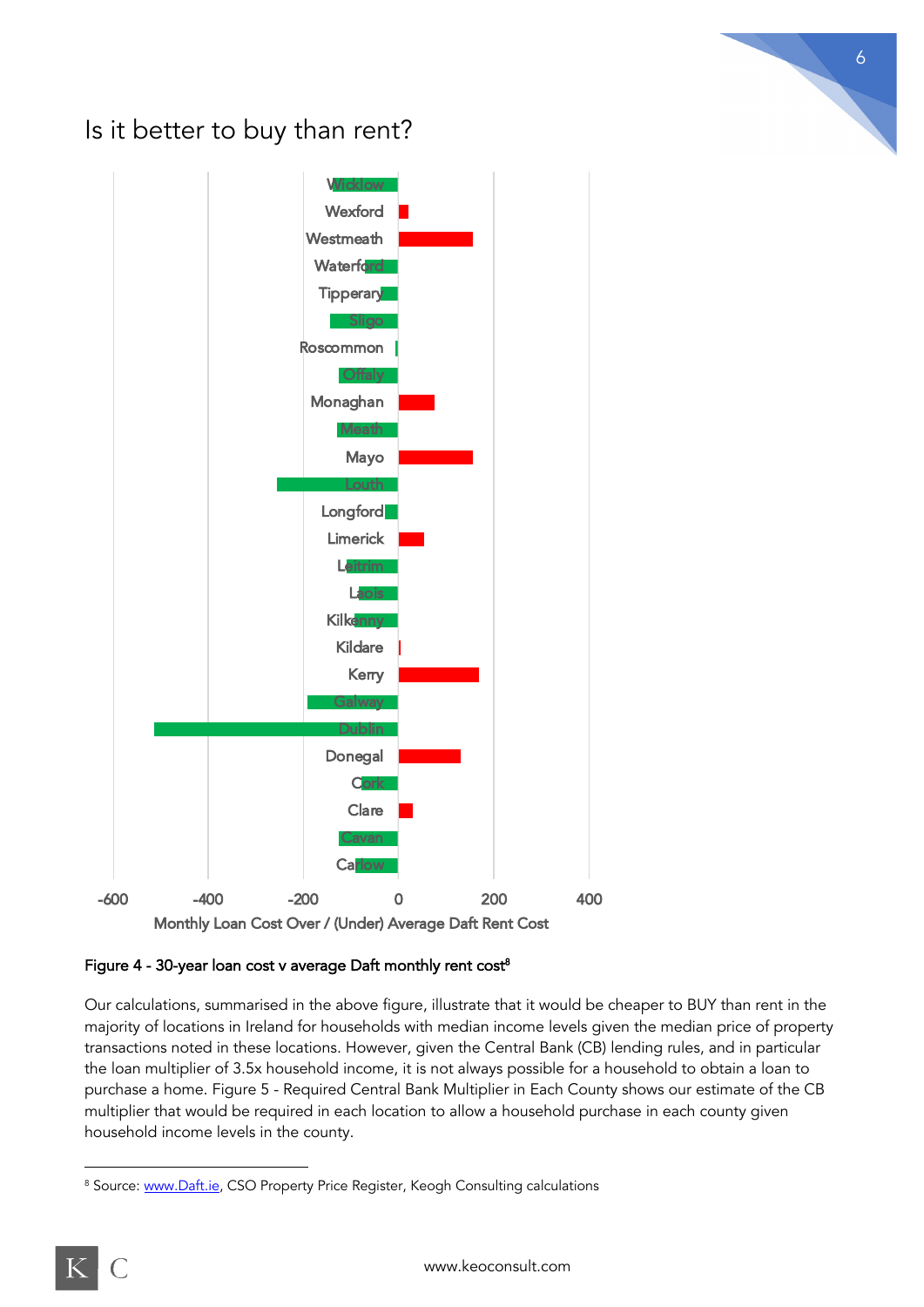

7

#### Figure 5 - Required Central Bank Multiplier in Each County<sup>9</sup>

It can be seen from the analysis in Figure 5 - Required Central Bank Multiplier in Each County, that in most locations a significant change in the Central Bank income multiplier would be required and that a combination of measures will probably be required targeting loan income multipliers and delivery cost of housing units.

<sup>&</sup>lt;sup>9</sup> Source: Keogh Consulting calculations